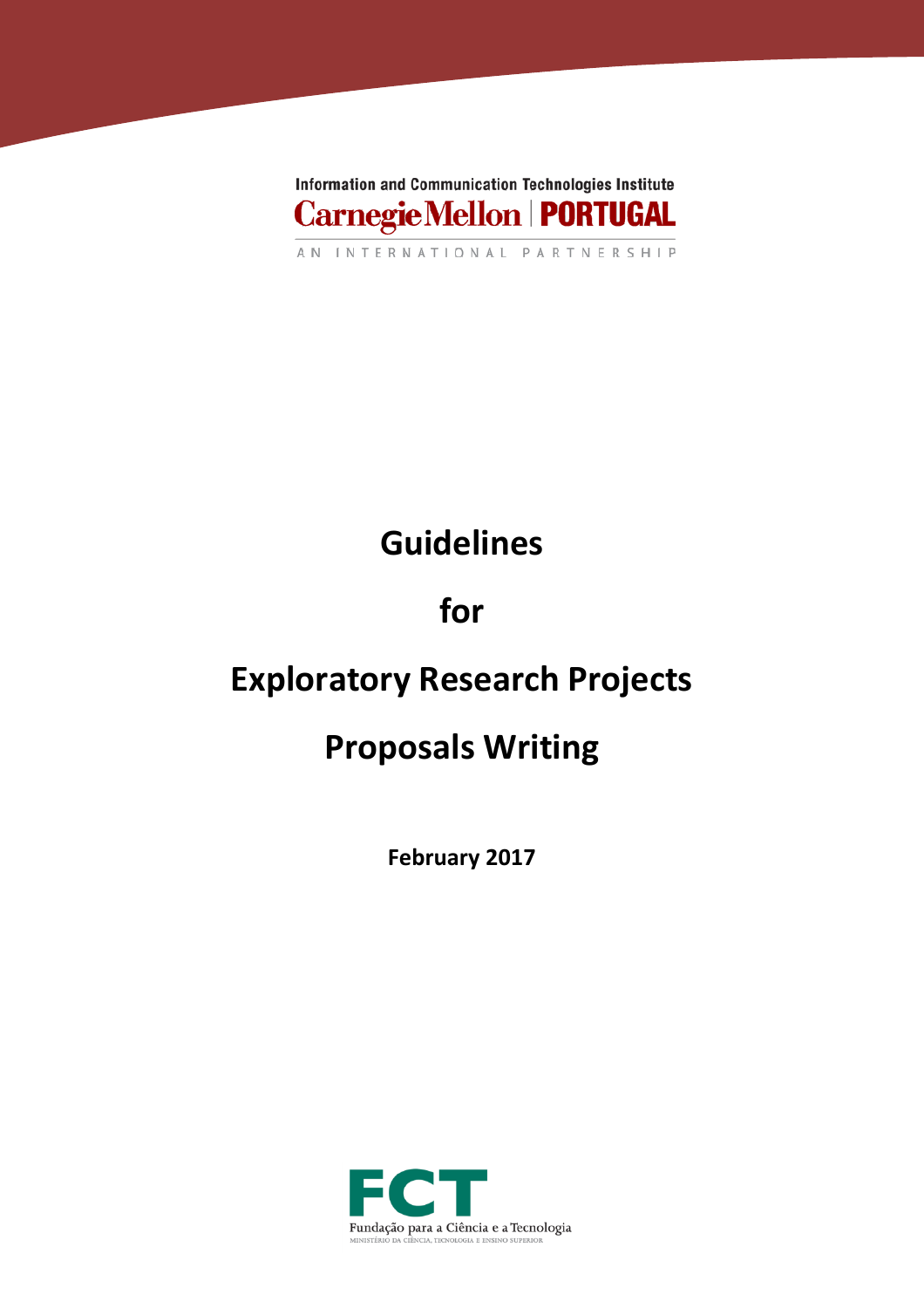INTERNATIONAL P

This document provides information relevant for submitting applications to the 2017 Call for Proposals for Exploratory Research Projects under the Carnegie Mellon Portugal Program.

Because the current FCT Application Form is not tailored to this call, the following guidelines explain how you can fit the application details of this call in the current FCT Application Form.

Applications to this call through the [FCT platform](https://concursos.fct.pt/projectos/) are a two-step process:

- 1. Completion of the on-line FCT form according to the following guidelines and information available (please refer to the [Terms of Reference for the Exploratory Research Projects Call for](https://www.fct.pt/apoios/projectos/concursos/cmu/2017/docs/CMU_Portugal_Program_2017_Terms_of_Reference.pdf)  [Proposals 2017](https://www.fct.pt/apoios/projectos/concursos/cmu/2017/docs/CMU_Portugal_Program_2017_Terms_of_Reference.pdf) for specific information).
- 2. Attachment of the "Annex to Application" and the "Eligibility Documents" to item 9 of the online FCT form with all the items requested in the *Terms of Reference*. The content of the "Annex to Application" is of extreme relevance to the evaluation panel as it was specifically created for that purpose.

### **Important notes**:

- All sections of the FCT form must be filled.
- Except where mentioned all should be in English.
- Please make sure that the text entered in the on-line form is formatted and comprehensive.

### **Section 1. Project Description / Section 2. Institutions and Their Roles**

Investigators applying for collaborative research grants must be organized as an international research team. One investigator is designated as the "Principal Applicant" and the other investigators as "Co-Applicants." The Principal Applicant must be located in Portugal. The Principal Applicant will be responsible for coordinating the research on behalf of the team. He/she will also act as the team's liaison with the Carnegie Mellon Portugal Program and FCT throughout the application process and the execution of the proposal, and will be required to submit annual budgets and progress reports.

### **Section 3. Scientific Component**

Include a synopsis of the proposed project. State clearly the aims of the consortium as a whole and indicate the specific role played by each partner in achieving the goals of the consortium. Present also a brief explanation of how the proposal meets the objectives of the Call and how it fits with the selected scientific area (see the Terms of Reference for the Exploratory Research Projects Call for Proposals [2017\)](https://www.fct.pt/apoios/projectos/concursos/cmu/2017/docs/CMU_Portugal_Program_2017_Terms_of_Reference.pdf).

#### *Use the space provided in section 3.1.b: Executive Summary*

Include a detailed outline of vision and goals for the Exploratory Research Project, explaining the challenge to be addressed, methods that will be used, expected results, roles played by the partners, future expansion of project goals and support from government agencies, companies, industry

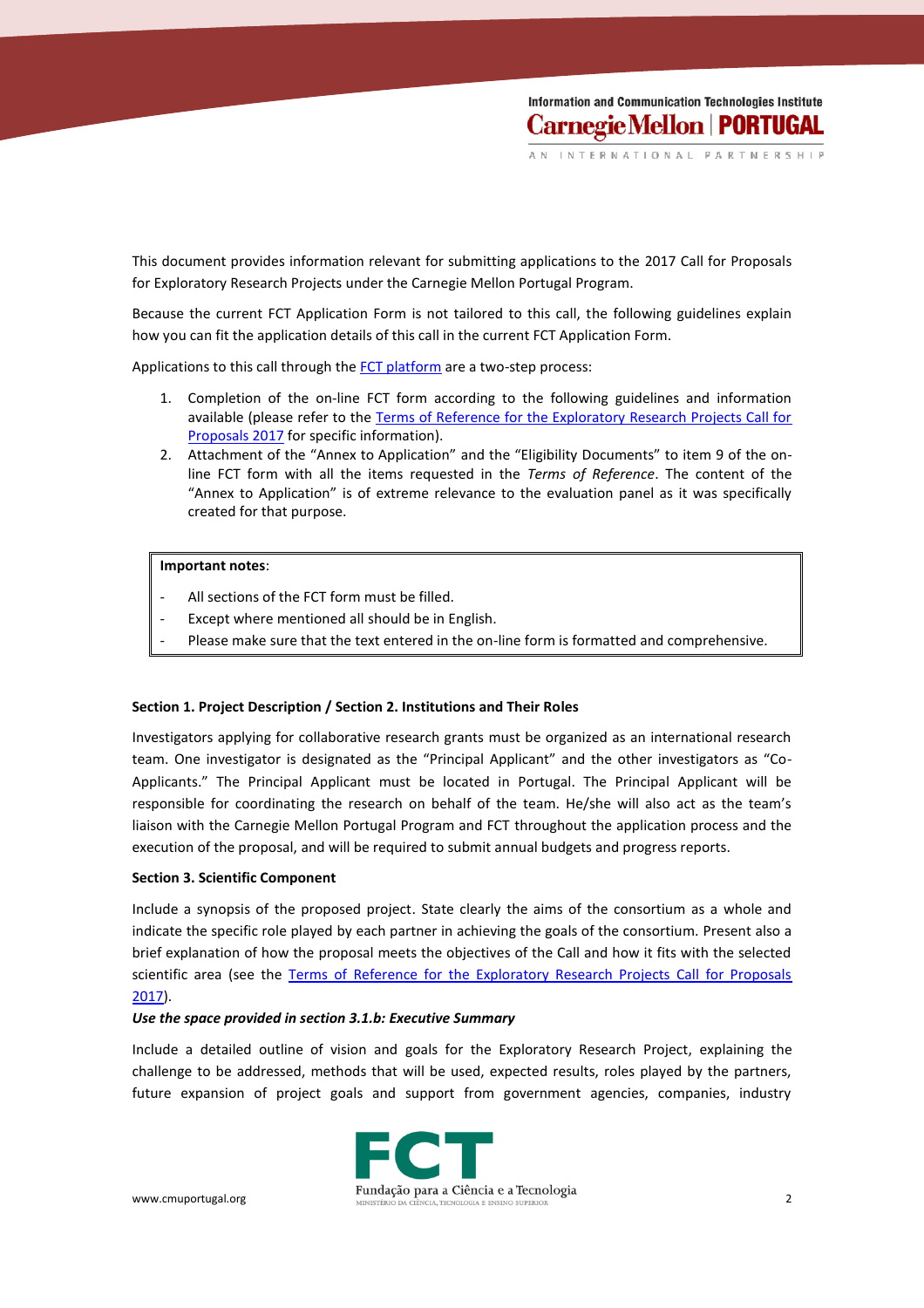consortia, foundations or financial investors. The proposals must be very concrete and specific on the activities and the outcomes that the consortium actually proposes to carry out and achieve in the scope of the Exploratory Research Project, and clearly link them to its longer-term objectives. The detailed presentation must delineate the specific contributions of each member of the team.

## *Use the space provided in sections 3.2.1. (Literature Review), 3.2.2 (Plan and Methods) and 3.2.3 (Tasks)*

## **Section 4. Research Team**

All members of the Portuguese groups should be indicated in the FCT form. To complete this, all members should obtain the Association Key at the FCT SIG website.

## **Section 5. Funded Projects**

This section of the FCT form should concern only Portuguese groups.

## **Section 6. Expected indicators**

This section of the FCT form is applicable to the whole team (Portuguese and international members).

## **Section 7. Budget / Section 8. Budget Rationale**

This section is applicable only to the Portuguese institutions participating in the call and it does not involve the Carnegie Mellon University's team budget. Make sure the total budget does not exceed the supported funding.

## **Section 9. Attachments**

Create and upload a single pdf file "Annex to Application" with the following sections:

- o A cover page (not exceeding one page, Arial regular font, 11 point) The cover page includes the title of the project, the contact information of the PIs, a list of Co-PIs and other key personnel, the duration of the project, and the total budget amount (requested amount and co-funding).
- o A summary (not exceeding one page, Arial regular font, 11 point)
	- The summary should include:
		- a synopsis of the proposed project;
		- five keywords;
		- a concise description of the nature and aims of each partner's contribution and the collaboration in the consortium as a whole;
		- the indication of the project's scientific area, according to section 1.2 of the Terms of [Reference for the Exploratory Research Projects Call for Proposals 2017;](https://www.fct.pt/apoios/projectos/concursos/cmu/2017/docs/CMU_Portugal_Program_2017_Terms_of_Reference.pdf)
		- a brief explanation of how the proposal meets the objectives of the Call and how it fits with the selected scientific area, according to section 1.2 of the Terms of Reference for [the Exploratory Research Projects Call for Proposals 2017.](https://www.fct.pt/apoios/projectos/concursos/cmu/2017/docs/CMU_Portugal_Program_2017_Terms_of_Reference.pdf)
- o A project description (not exceeding four pages, Arial regular font, 11 point)

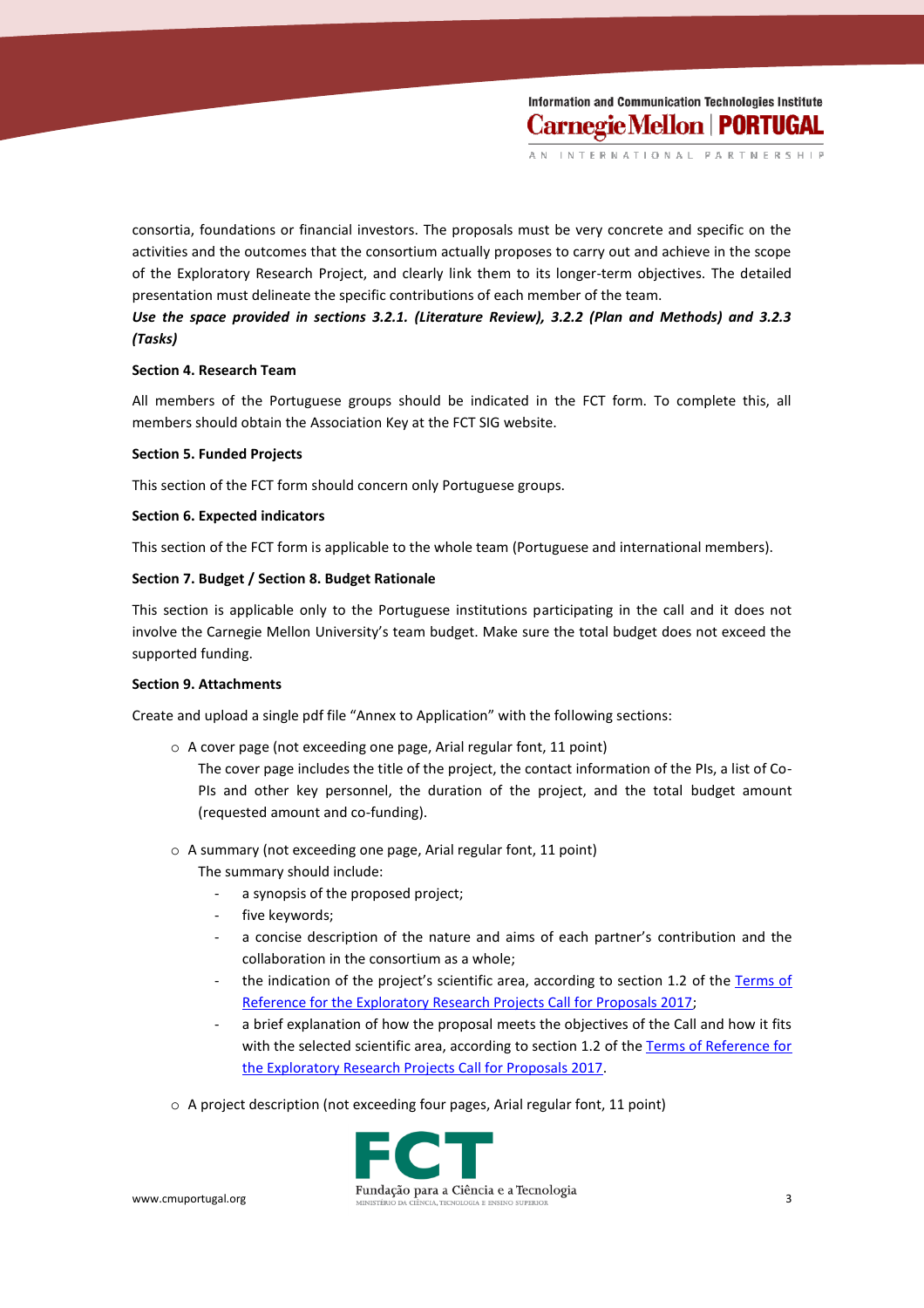INTERNATION

The description should include sufficient detail that the reviewers can evaluate the appropriateness and feasibility of the proposed plan. The contributions of each member of the team must be delineated. The description should be as specific as possible about future expansion of project goals and support from government agencies, companies, industry consortia, foundations or financial investors. The proposals must be very concrete and specific on the activities and the outcomes that the consortium actually proposes to carry out and achieve in the scope of the Exploratory Research Project, and clearly link them to its longer-term objectives.

- o A team members list (Arial regular font, 11 point) List all the team members, including their organizational affiliations and other relevant information.
- $\circ$  The CV and publication list of the principal applicant and each co-applicant (for each applicant, a maximum of 2 pages, Arial regular font, 11 point, including a list of up to 10 of the most relevant papers)
- $\circ$  Support letter(s) (for each organization, a maximum of 1 page, Arial regular font, 11 point) Letters from any source(s) of matching funds must be included, when applicable. Other letters of support may be included.

**Important note:** The cover page, the summary, and the project description should include all the content of the Scientific Component section of the FCT form and must not exceed six pages in total (including the title page). This limitation will be strictly enforced.

Create and upload the following "**Eligibility Documents**", each in a separate file:

- o The document that certifies the PhD degree of the lead Portugal Principal Investigator.
- o Written agreement between the lead Portugal Principal Investigator and the Proposing Institution (if applicable).
- o A statement from the PI at CMU confirming that he/she will be the lead PI from CMU and that he/she holds a faculty appointment at CMU.

## **General Comments**

If URLs with references or other material pertinent to your proposal are mentioned in the application, please make sure these are on-line for the duration of the review process.

PDF files cannot be larger than 5Mb. Avoid using large images or bitmaps to keep the files under this size.

Please use th[e FCT on-line materials](http://www.fct.pt/apoios/projectos/concursos/instrucoes.phtml.en) for general information on application submission.